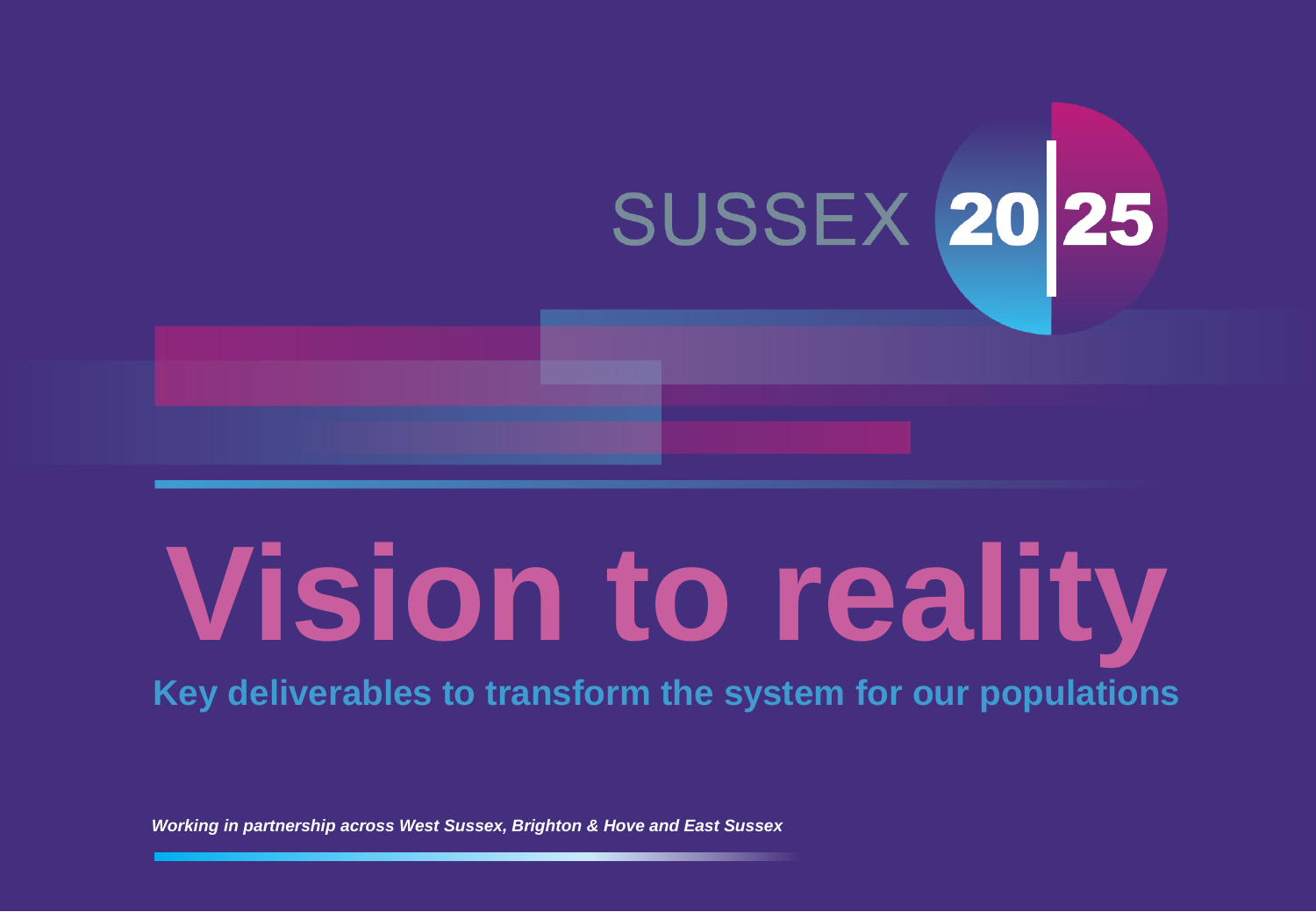## Our vision for the future

Since I arrived in Sussex five years ago, we have made significant progress as a system that has brought real improvements for the benefit of our communities. This has included quality of services, governance, financial management and relationship and culture across our partners. As we look to continue our progress in the next stage of our system development, we need to be clear on the areas of focus over the short and long term.

Like all areas across the country, our system is currently facing a number of challenges, as we continue to manage the impact of COVID-19, and we can expect this to continue in the short-tomedium term. We have resilience and recovery plans in place across the system and the strong partnership working we have developed over the last few years will be key to how we manage and address the challenges together across partners.

While we continue to work to ensure people get the immediate care they need, we also have to remain focused on the future and are addressing our challenges and realising our opportunities with longterm solutions and actions that bring better and sustained outcomes for our populations.

As a health and care system, we have an agreed long-term vision for 2025 that aims to support people to live for longer in good health, reduce health inequalities, improve patient experience, better support our staff, and ensure the cost of health and care is affordable and sustainable.

Working in partnership across West Sussex, Brighton & Hove and East Sussex

As the new Chief Executive Officer Designate for the future Integrated Care Board for Sussex, I am committed to making our vision a reality and will be driving through the transformational change needed to bring about real change for the benefit of people living across West Sussex, Brighton and Hove and East Sussex.

This will require new and innovative ways of working and thinking, and changes to how organisations have traditionally worked within the system that better meets the needs of our communities.

Over the coming months we will be agreeing and clearly describing the priorities and actions we will be taking to make our vision a reality. This will include four principal areas of focus – data analytics, workforce transformation, population health, and culture and leadership – and this document sets out the key deliverables in these areas that I will be driving through in my new role.

This provides a roadmap for us to work towards to ensure we remain focused on the changes needed for tomorrow, as well as addressing the challenges of today.



**Adam Doyle Chief Executive Officer Designate** Sussex Integrated Care Board

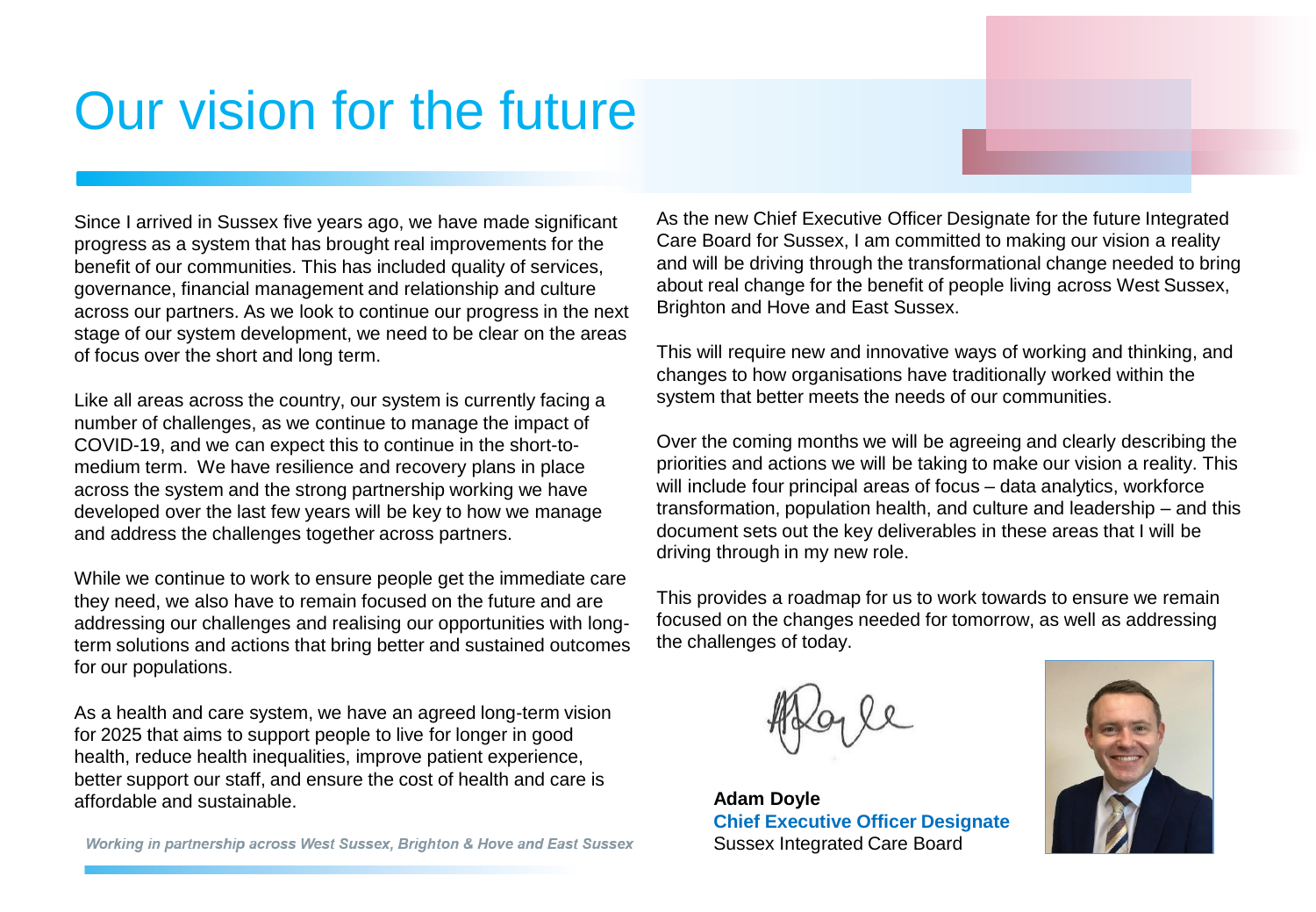# Key delivery pillars

Making our vision a reality will require significant changes and transformation to how organisations and services work. This change will require both tangible change – with practical and physical transformation – and intangible change with the way people think and behave. To ensure we can measure and track the delivery of our vision, it is important we have demonstrable action and outcomes that we can work towards.

There are four principal areas of focus – digital and data analysis, population health, workforce transformation, and leadership and culture. These transformation areas will provide the greatest benefit for our populations and require system-wide working across partners to deliver. Each area has deliverables set out over the coming years that are both ambitious and achievable.







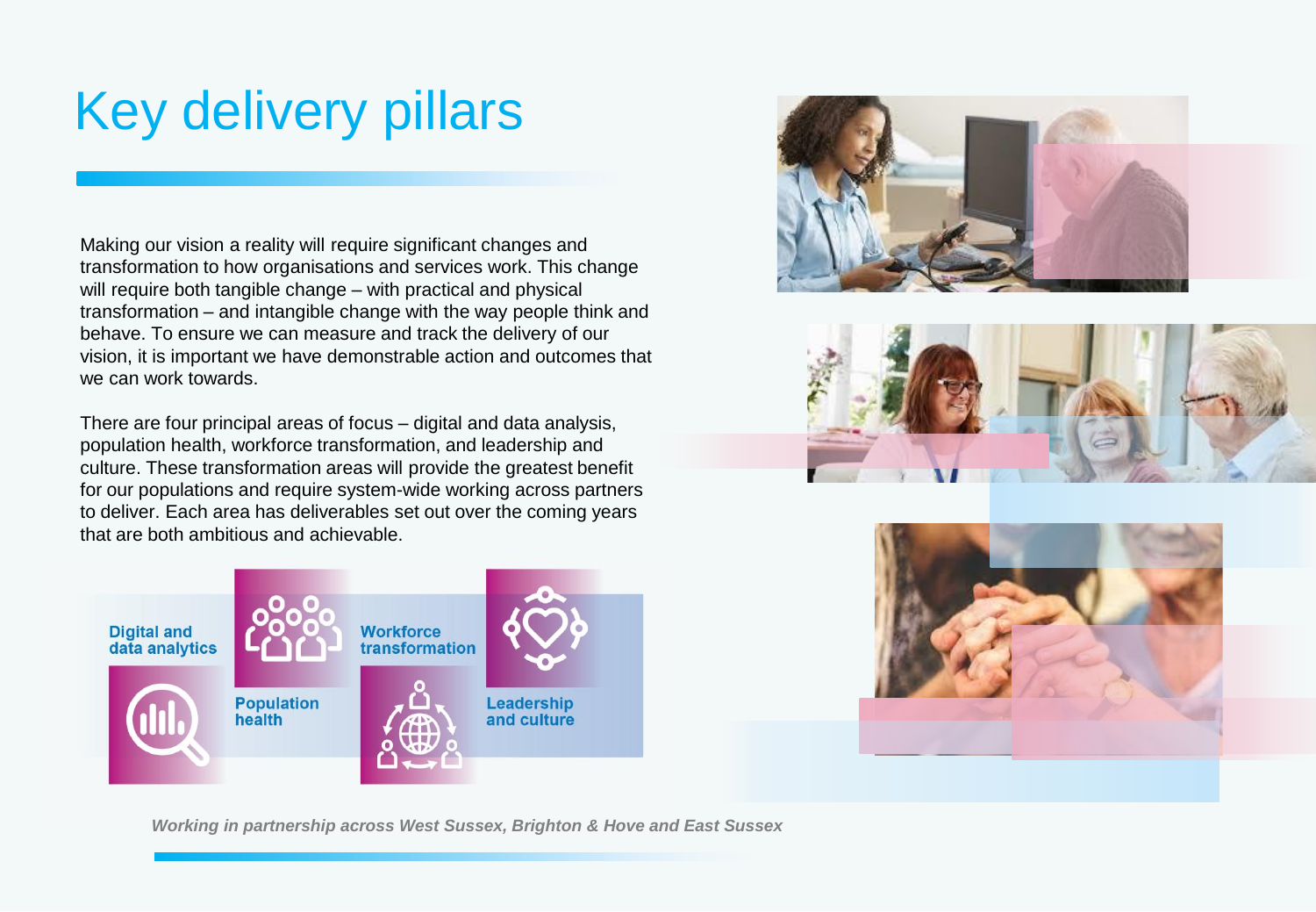# Digital and data analytics

We recognise the way people receive treatment and care, and the way services are run, could be significantly improved with better use of digital technology and data and a significant amount of work has already taken place.

Our digital ambition aims to keep improving our digital health and care services, giving patients, clinicians and staff the tools, information and services they need to; see or connect with the people involved in their care; ensure people have access to the information they need to stay health or manage conditions or treatment using tools like a personal health record; and use data to help us all understand and learn how to make our services the best they can be for all our population.

#### **Deliverables**

- **2022 Collective agreement on system three-year programme**
- **2023 Plexus training programme launched**
- **2023 Sussex Outcomes Dashboard and Sussex Integrated Dataset established and part of all organisations' reporting cycle**
- **2025 NHS App in the primary access route for services**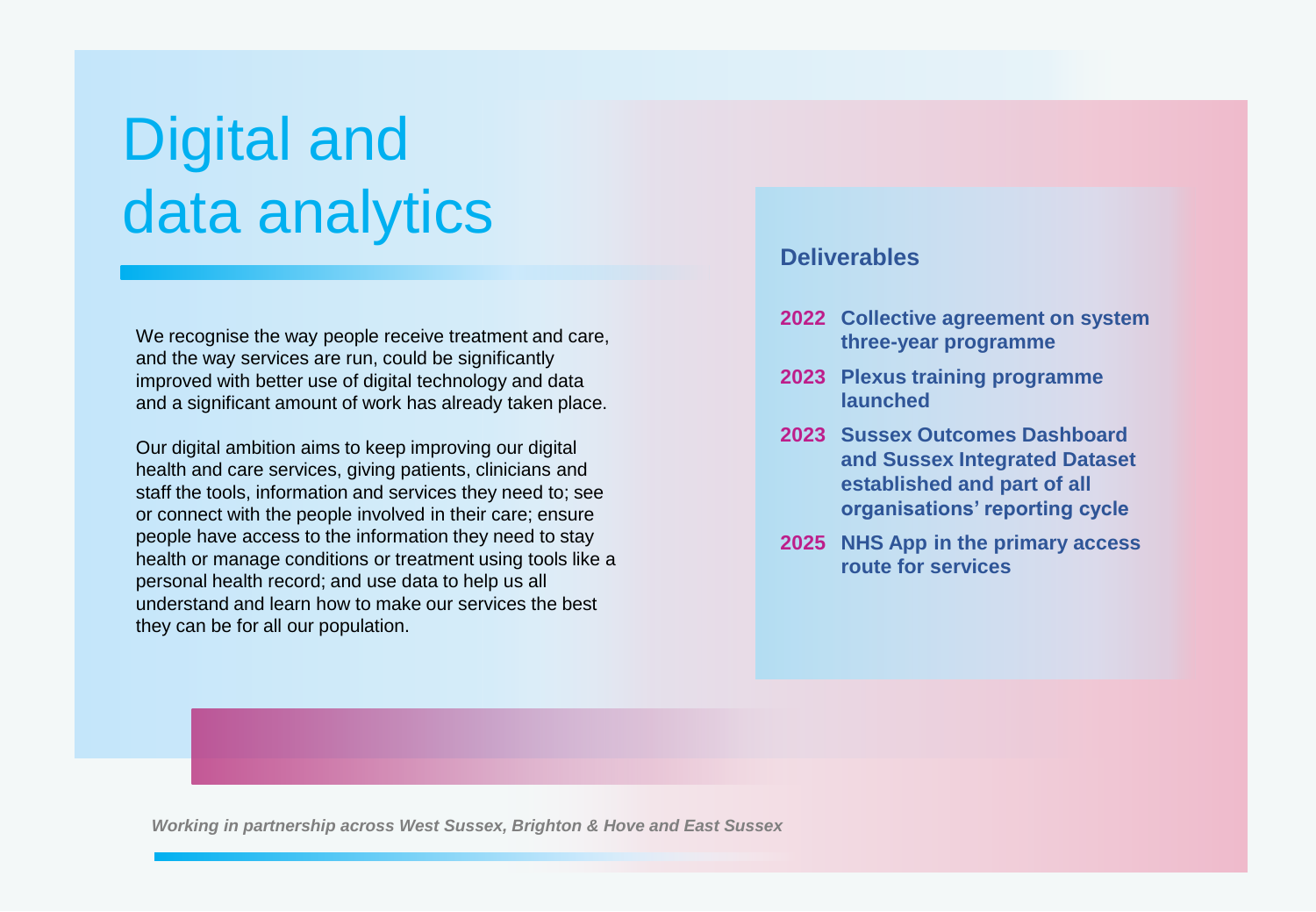# Population health

Improving population health is one of the key drivers for system integration. Our vision focuses on improved outcomes and reducing health inequalities and this has been, and will continue to be, a priority of our system in the future.

Our system development will continue to focus on placebased partnerships that aim to improve the health, care and wellbeing of local communities at a neighbourhood and population-level. This requires the system to orientate itself around individuals and our places – West Sussex, Brighton and Hove and East Sussex.

#### **Deliverables**

- **2022 Primary care provider resilience and transformation programme launch**
- **2023 Standardised integrated neighbourhood teams**
- **2023 VCSE compact in place at each place**
- **2024 Shadow year for place-based population provider partnership**
- **2025 Population provider partnership with capitated budget**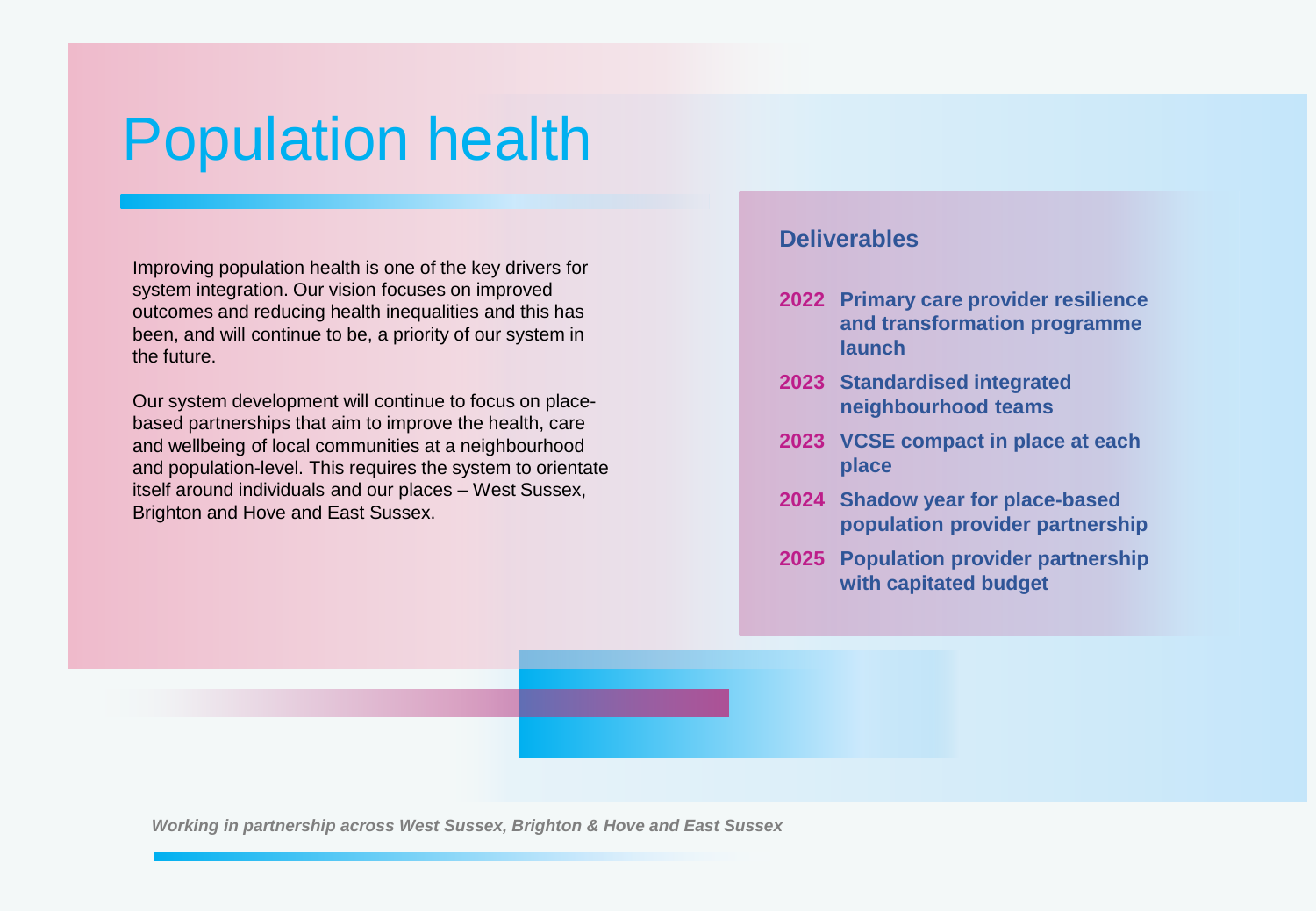# **Workforce** transformation

We know our workforce are our biggest asset across the health and care system. We also know that we need to do more collectively to support our staff to be able to fulfil their potential and be the best they can be at work.

Workforce is one of our most significant challenges, both operationally and strategically, and is a priority for our system.

We have increasingly been developing a system-wide approach to workforce and this will be a key focus for us over the coming years as we look to develop a "one workforce" approach.

#### **Deliverables**

- **2022 System people commitment / promise in place**
- **2023 Education strategy in place**
- **2023 Research strategy in place**
- **2024 10-year workforce place launched**
- **2024 Kickstart scheme programme embedded**
- **2025 Place-based local employment partnership in place**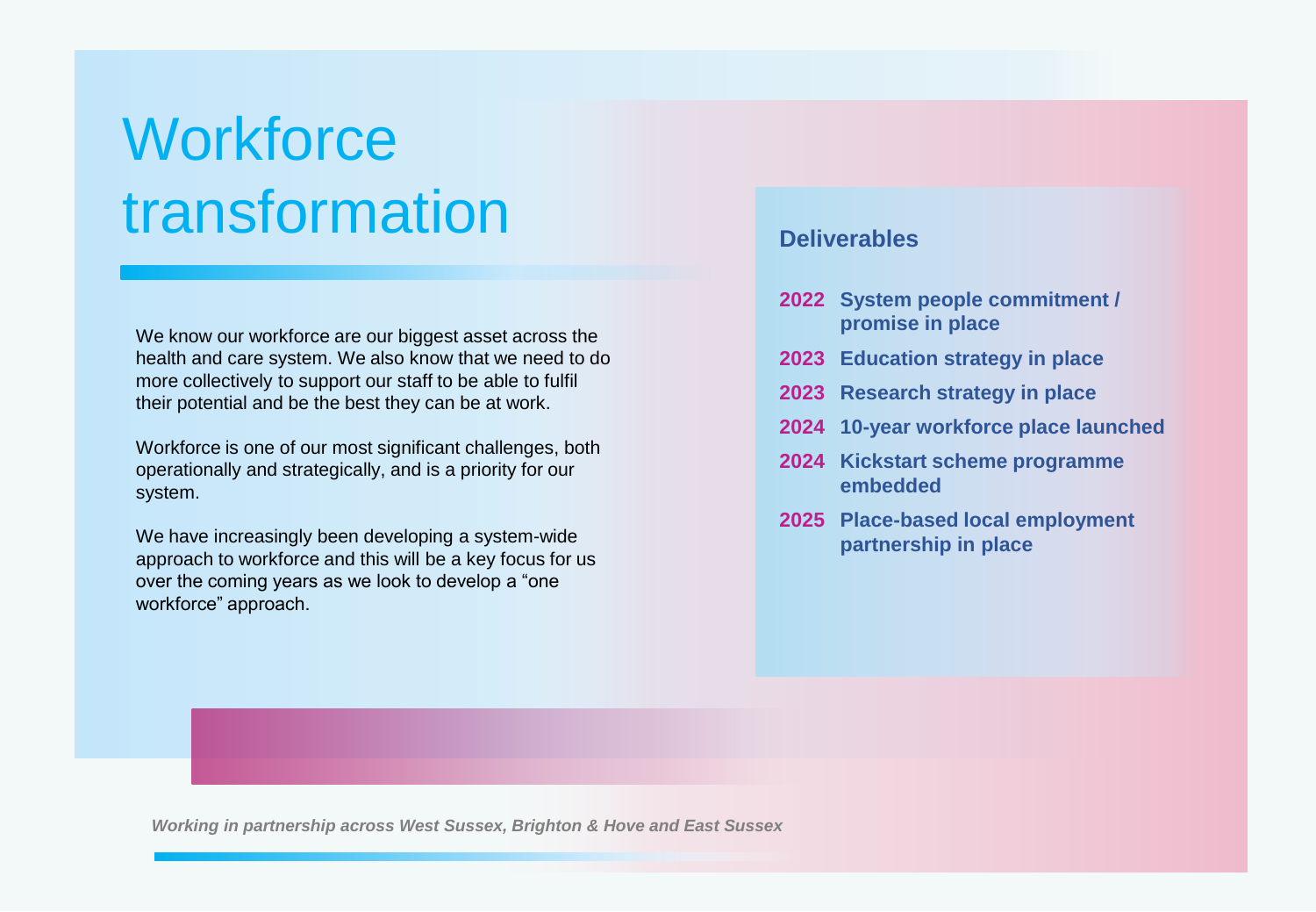# Leadership and culture

Leadership and culture has been a key focus for us as a system over the last few years and we have made significant progress. We have built strong relationships and different ways of working across teams, leaders and organisations that supports greater partnership and collaborative working.

We know, however, that we have a lot more to do to build the culture we want as a system that focuses on greater equality, diversity, inclusion and provides an environment where our potential and current leaders can flourish.

#### **Deliverables**

- **2022 Citizens health and care council established at each place**
- **2022 Equality, Diversity and Inclusion targets and implementation place in place**
- **2023 Multi-professional academy launched**
- **2023 Change approach agreed with associated improvement methodology**
- **2024 Change approach launched**
- **2025 Highest performing workforce satisfaction out of all systems**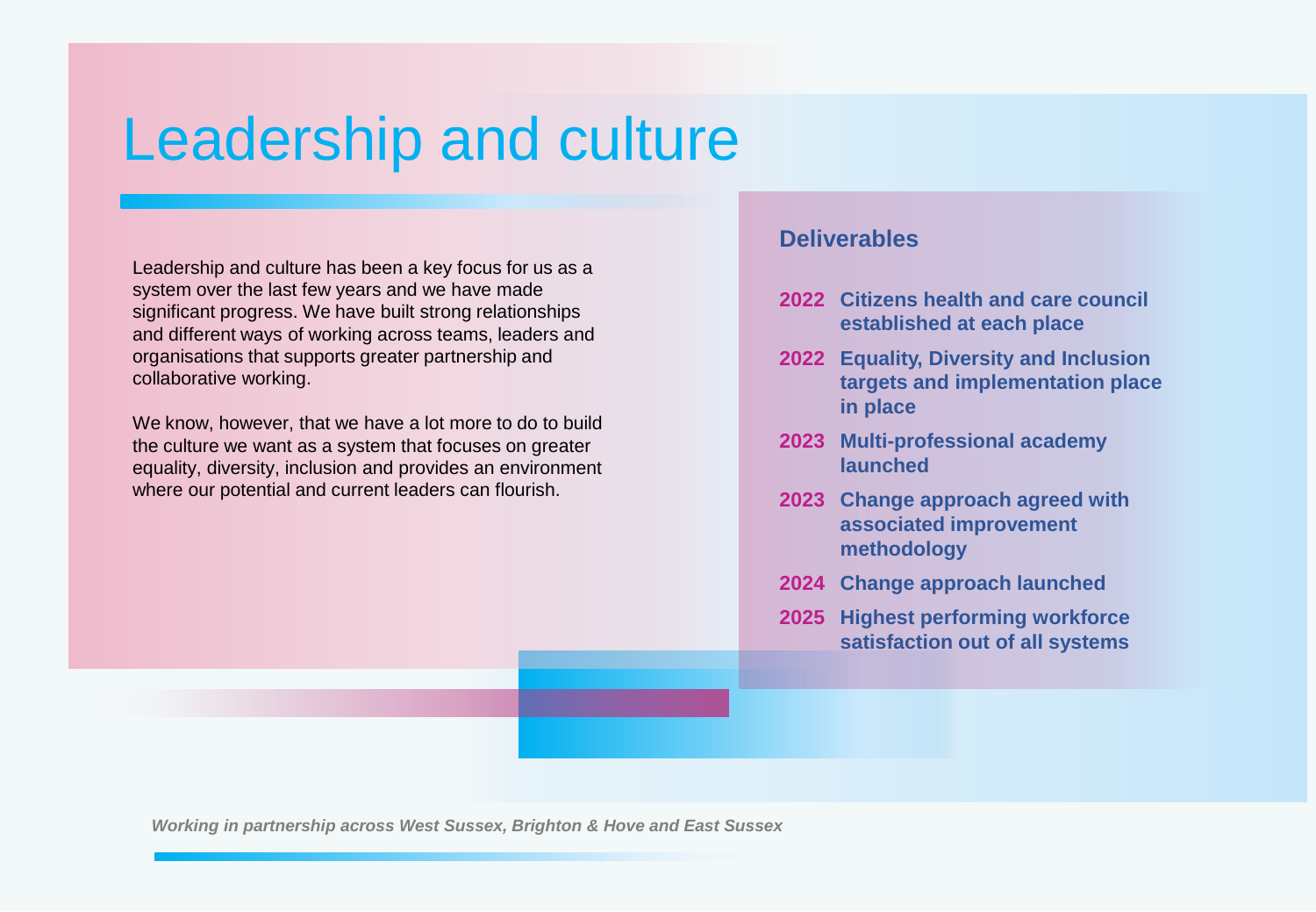### Underpinning principles

Our transformation deliverables will be underpinned by key principles that will run through everything we do as a system:

- **High quality, sustainable outcomes;**
- **Robust governance and assurance;**
- **Driving forward social justice and health equality;**
- **Building trusted relationships with partners and communities;**
- **Creating a compassionate and inclusive culture for our people.**

These principles will ensure our continued development and progress is carried out in a way that meets our system values and supports the culture we want to nurture for the future.